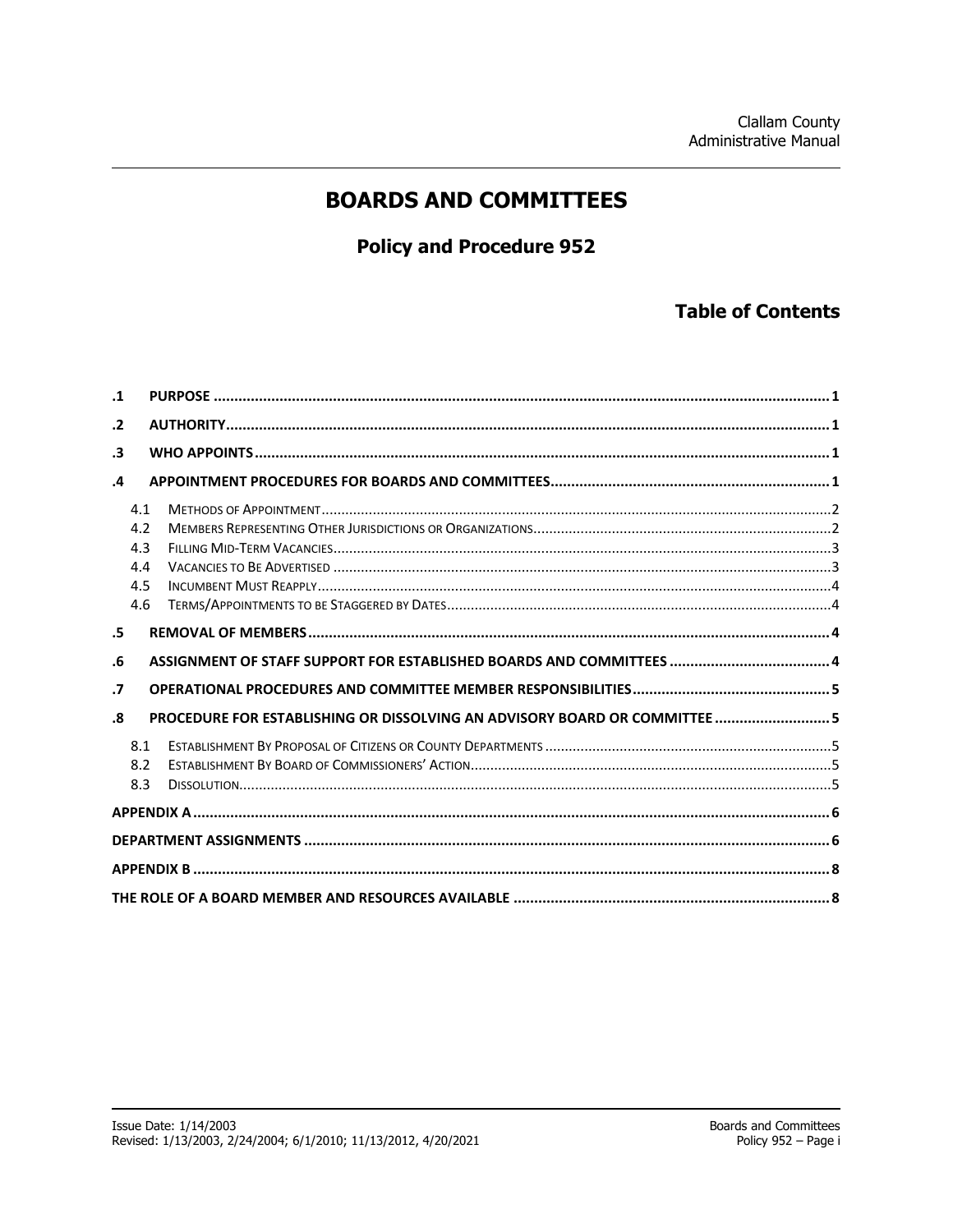# **BOARDS AND COMMITTEES**

## <span id="page-1-0"></span>.1 PURPOSE

Advisory Boards, Commissions, and Committees exist for the primary purpose of gathering information and presenting options and recommendations for legislative consideration to the Clallam County Board of Commissioners. Advisory Boards, Commissions, and Committees are created under the authority of county ordinances or by resolution of the Board of Commissioners. Regulatory Boards exist for the primary purpose of providing regulatory, permitting or enforcement of state laws and regulations at the local level. Appeals Boards exist for the primary purpose of providing an impartial, quasi-judicial body to hear appeals, where provided by law, of the County's exercise of its taxing and police power authorities.

Individual advisory boards and committees, regulatory boards, and appellate boards possess neither independent official responsibility nor independent authority beyond that bestowed by law, and serve only in such capacity as provided by ordinance or resolution of the Board of Commissioners or as expressly provided at law.

#### <span id="page-1-1"></span>.2 AUTHORITY

This policy applies to all appointed advisory, regulatory, and appellate boards and committees, Clallam County offices/departments and to all County Officials and their employees.

#### <span id="page-1-2"></span>.3 WHO APPOINTS

Members are appointed to various County boards and committees by resolution of the Clallam County Board of Commissioners, or as expressly provided at law. Members are appointed for a specific term of office.

#### <span id="page-1-3"></span>.4 APPOINTMENT PROCEDURES FOR BOARDS AND COMMITTEES

Many boards and committees contain a combination of members chosen by the Board of Commissioners and members recommended by other jurisdictions and/or organizations. Appointment of members representing other agencies or jurisdictions will be confirmed by resolution of the Board. For members chosen by the Board of Commissioners, the following appointment processes apply.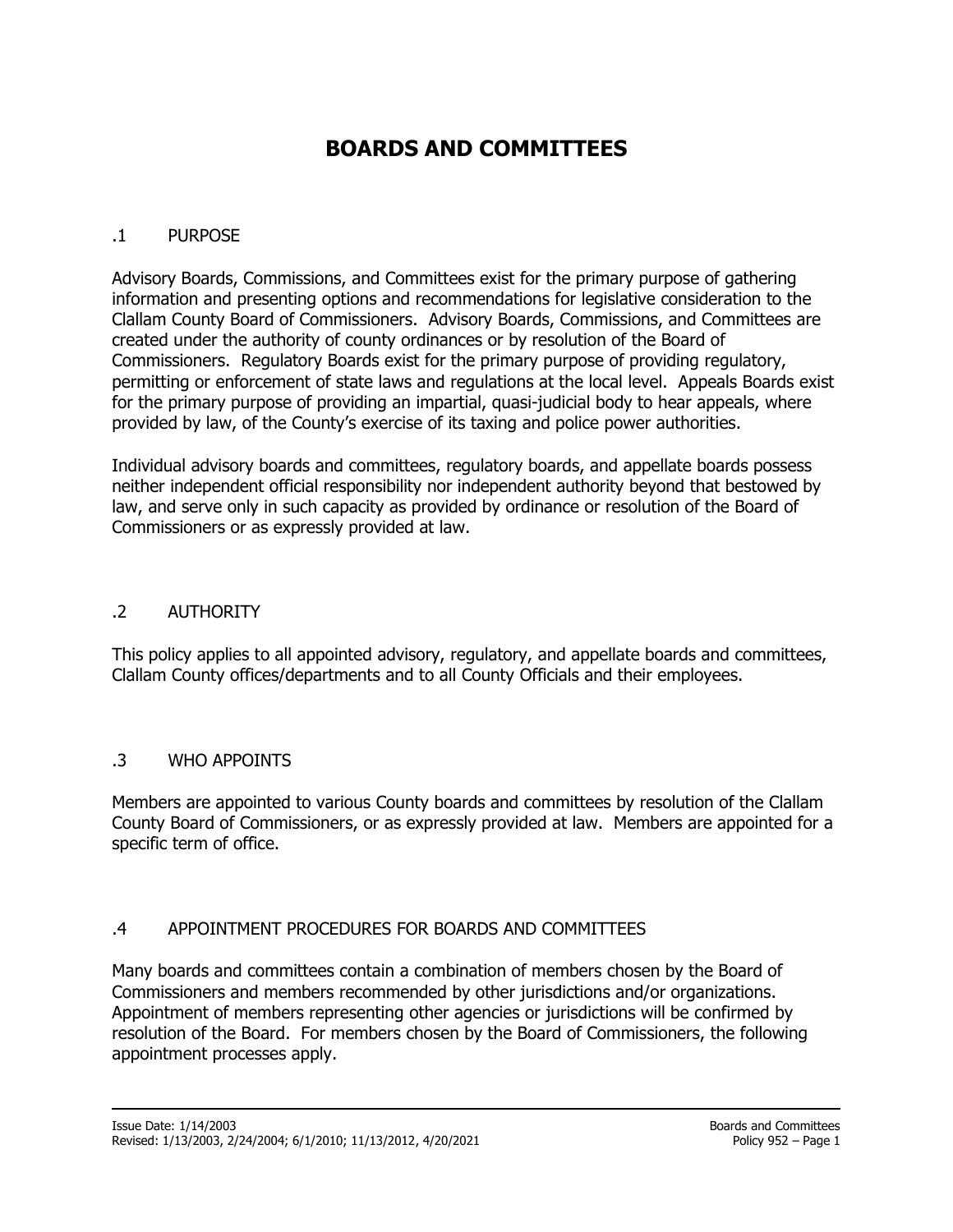## <span id="page-2-0"></span>4.1 Methods of Appointment

Except where expressly provided for by state law or regulation, when a vacancy on a board or committee occurs, an interested party shall request an application from Human Resources. Applications are available on the County's website [\(www.clallam.net\)](http://www.clallam.net/) on the Boards & Committees page.

If the Board or Committee is assigned to a County Department other than BOCC for administrative support, that Department shall conduct an initial review of the applications received and make a recommendation for appointment to the BOCC. A list of Department Assignments can be found in Appendix A. The Department should provide the BOCC with information relating to why the individual applicant was chosen for appointment. Upon receipt of the recommendation from the Department, the BOCC may accept the recommendation or may utilize the methods of appointment described below.

The Board of Commissioners has several options for appointing members to boards and committees or for replacing a member when a vacancy occurs. Any of these methods may be used at the discretion of the Board of Commissioners, as vacancies occur.

- Appointment by Interview The Board of Commissioners may review the applications for a vacancy and request interviews with the applicants in order to confirm qualifications and suitability for a specific appointment. This is the BOCC's preferred method of selection of candidates for the Planning Commission, for quasi-judicial bodies, and for all Boards and Committees handling funding determinations, including the Board of Equalization, the Lodging Tax Advisory Committee, the Heritage Advisory Board, and the Conservation Futures Program Advisory Board.
- Appointment by Application Review The Board of Commissioners may review the applications for a vacancy and make an appointment from the available applicants.
- Review and Recommendation by Others The Board of Commissioners may request that a County Official or another board or committee review applications and/or interview candidates and make a recommendation to the Board for appointment.

Applicants who are chosen to serve on a Board or Committee will undergo a criminal history search prior to being appointed by the BOCC.

## 4.2 Members Representing Other Jurisdictions or Organizations

Members representing other jurisdictions or organizations must submit an application to Human Resources that contains basic information such as emergency contact information. The County will not run a criminal history check on members who have been selected by other jurisdictions or organizations as these individuals have already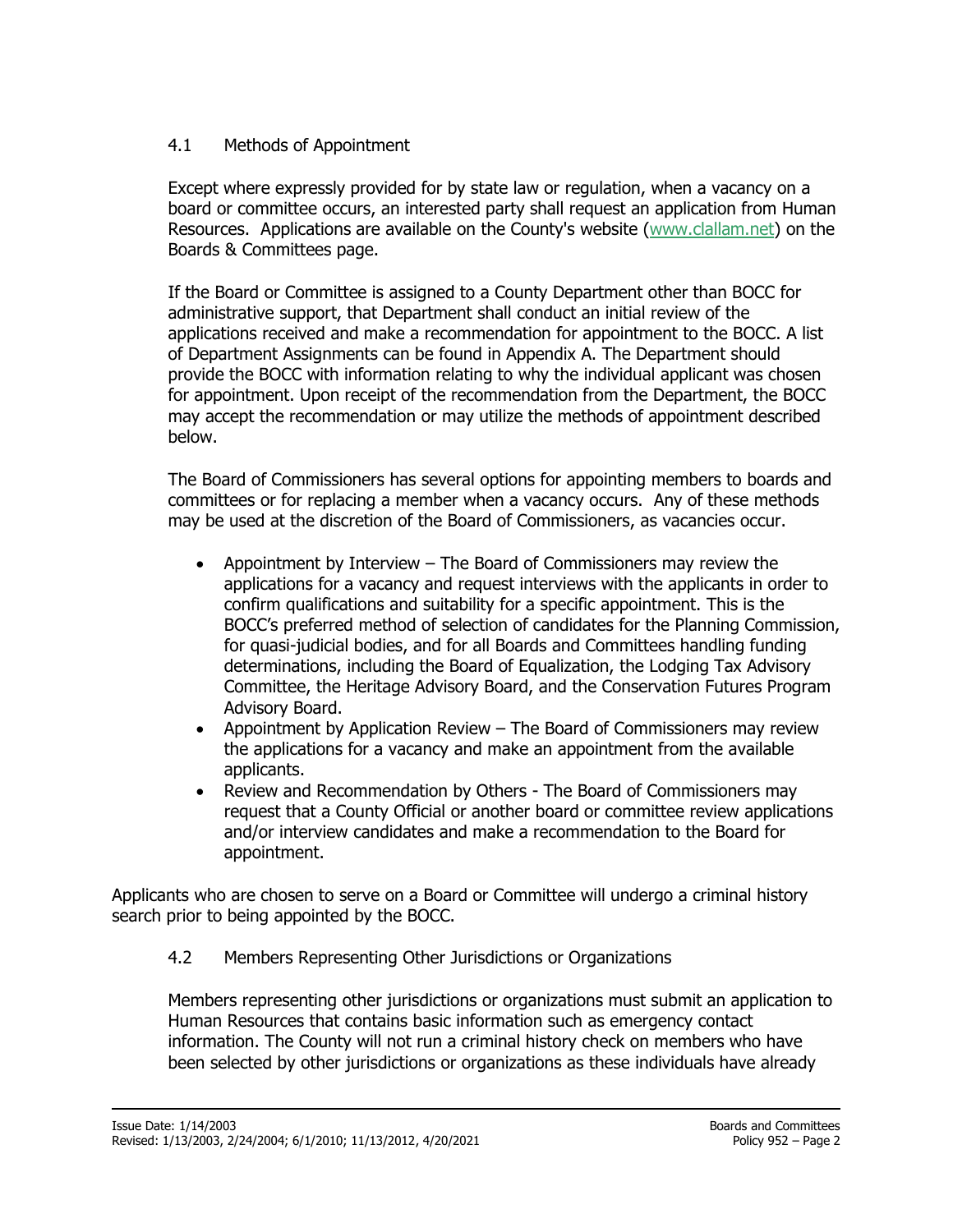been vetted by the jurisdictions or organizations that they represent. The BOCC will confirm the appointment of these members by Resolution.

The County is not required to advertise for vacancies which must be filled by a representative of another jurisdiction or organization. These vacancies should be filled by direct contact with the other jurisdiction or organization. The Assigned Department is responsible for making contact with the other jurisdiction or organization. A list of Assigned Departments is available in Appendix A.

## <span id="page-3-0"></span>4.3 Filling Mid-Term Vacancies

Should a mid-term vacancy occur on a board or committee for any reason, written notice of the vacancy must be provided to the BOCC. The Board of Commissioners may appoint a replacement member to complete the remainder of the term. If applications for the original appointment are less than one year old, the Board of Commissioners may appoint a replacement from the original pool of applicants without advertising or soliciting new applications.

If there is no existing applicant pool available or if the Commissioners wish to seek additional applications, the mid-term vacancy should be advertised.

If less than one year remains for the term of the vacant position, the Commissioners may appoint the replacement to fill the remaining time left on the term or to appoint the replacement to fill both the remaining time left on the term and also the entirety of the next full term.

#### <span id="page-3-1"></span>4.4 Vacancies to Be Advertised

BOCC will advertise quarterly for vacancies for expiring terms. The advertisement will run for at least three weeks before the application deadline for expiring terms.

The advertisement shall be published in the Official County Newspaper by means of a press release naming the type of vacancy, where to pick up an application, and the closing date for accepting applications. Commissioners, existing board and committee members, the assigned department, and others are encouraged to solicit citizens, who they believe would serve the County well, to apply for vacancies. The Assigned Department may also run additional advertisements and conduct additional recruitment activities. If no applications are received by the expiration of the application period, or if applicants fail to receive majority support of the Board, the Commissioners may solicit individuals to serve and may appoint members without another open application period.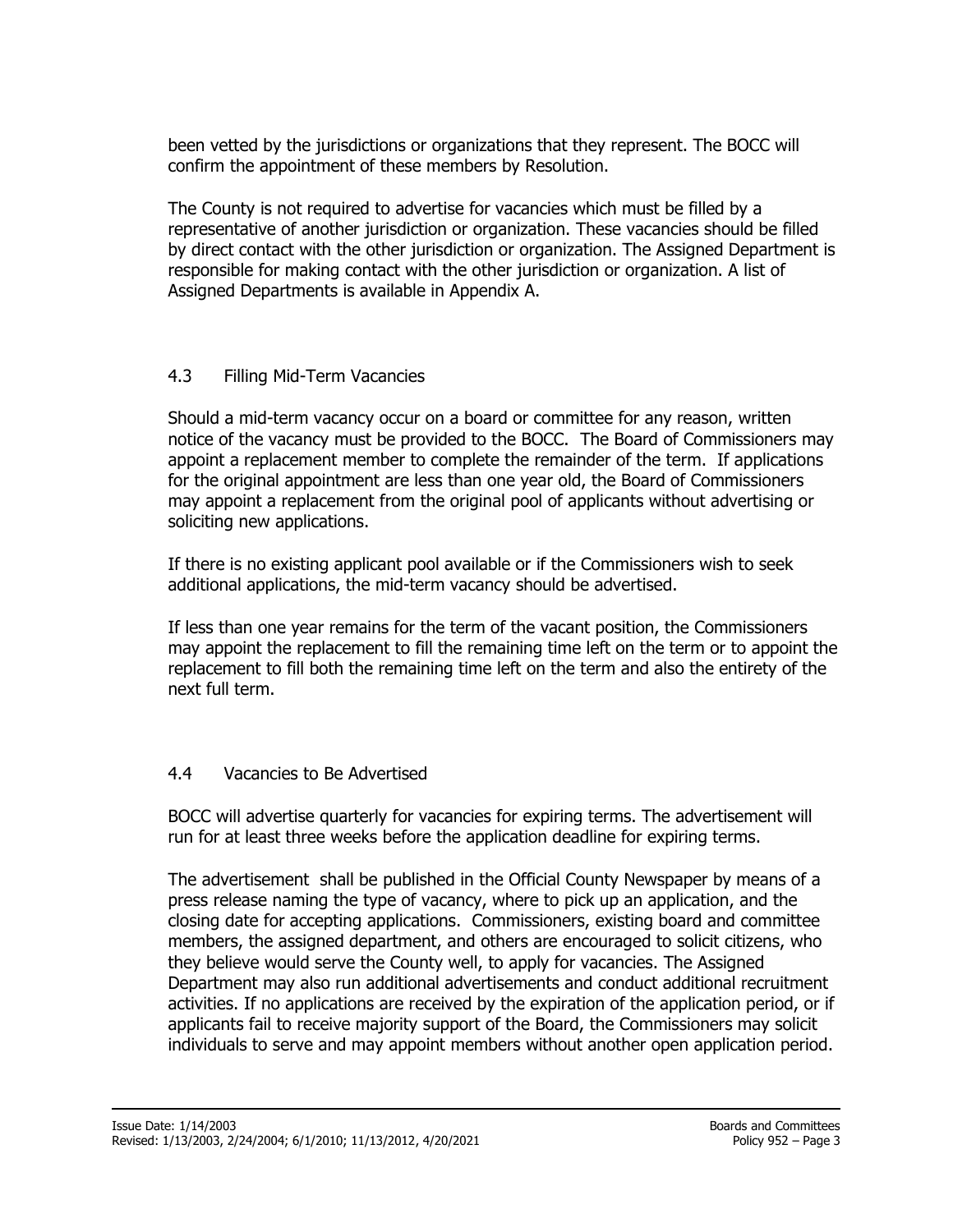## <span id="page-4-0"></span>4.5 Incumbent Must Reapply

Incumbent members of boards and committees desiring to serve another term must so indicate by submitting a written request confirming their desire for reappointment. No reappointments will be made automatically. When an incumbent's term expires, they will be notified by the Assigned Department and given the opportunity to indicate their desire to be re-appointed.

## <span id="page-4-1"></span>4.6 Terms/Appointments to be Staggered by Dates

Unless otherwise specified by ordinance or resolution, the term of appointment for all boards and committees shall be approximately three years with terms limits set by initiating ordinance or resolution. When possible, terms will be set to expire at yearend. In order to preserve continuity, terms may be set for varying lengths so that vacancies occur in staggered years. Terms may be adjusted as necessary to maintain staggered expiration dates.

## <span id="page-4-2"></span>.5 REMOVAL OF MEMBERS

The Board of Commissioners may, by majority vote, remove any member of a County board, commission, or committee without cause. Members removed by the Board shall be notified. If the member represents another organization or government jurisdiction, that agency will also be notified of the member's removal.

Boards and Committees may also remove members as set forth in their own bylaws. Such removals must be approved by the BOCC.

## <span id="page-4-3"></span>.6 ASSIGNMENT OF STAFF SUPPORT FOR ESTABLISHED BOARDS AND COMMITTEES

Clallam County has a number of established boards and committees assigned to departments. When boards or committees deal primarily with issues of a single department, they are typically assigned to that department. These boards and committees are listed in Appendix A.

County Officials are responsible to provide liaison, leadership, facilitation, records management, and/or administrative support to the boards and committees assigned to them. In addition, departments will keep a current roster of members, their contact information, and their terms, and will keep the Board of Commissioners advised of changes or vacancies. Assigned Departments will also ensure that their Boards and Committees have received training on the Public Records Act and the Open Public Meetings Act.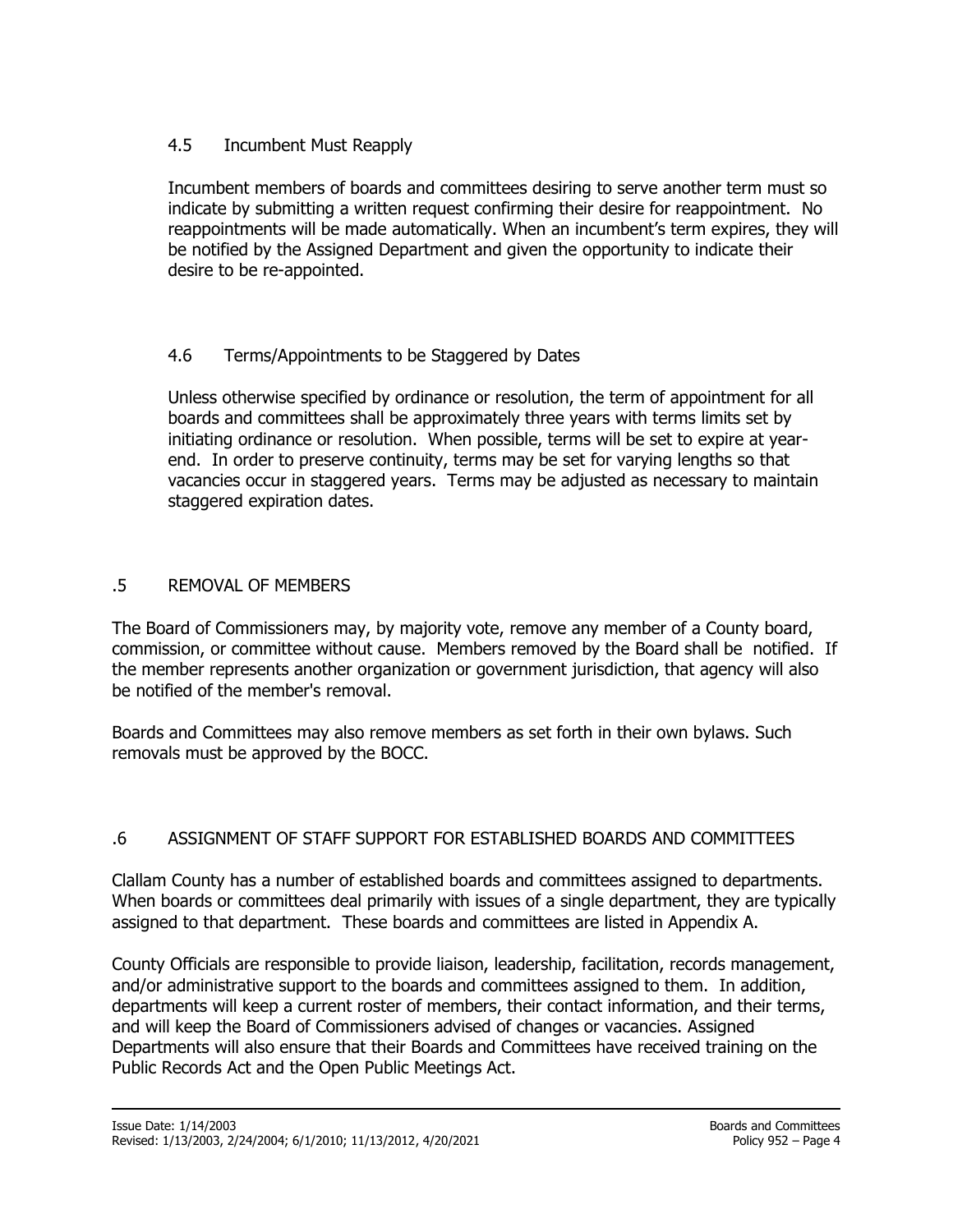## <span id="page-5-0"></span>.7 OPERATIONAL PROCEDURES AND COMMITTEE MEMBER RESPONSIBILITIES

To promote transparency and to ensure compliance with the Open Public Meetings Act, Boards and Committees are encouraged to use the BOCC meeting room and to live stream meetings on the internet whenever possible. When meetings are held offsite or cannot be live streamed, Boards and Committees are encouraged to record the meeting using Soniclear.

The role of committee members, operation responsibilities and procedures, and policies regarding laws affecting committee activities and transactions are contained in Appendix B.

### <span id="page-5-1"></span>.8 PROCEDURE FOR ESTABLISHING OR DISSOLVING AN ADVISORY BOARD OR COMMITTEE

<span id="page-5-2"></span>New Advisory boards or committees may be established in two ways.

8.1 Establishment By Proposal of Citizens or County Departments

Proposals for establishing new boards or committees will be submitted to the Board of Commissioners for consideration. If approved, the originating department will work with the Commissioners' office to prepare a resolution or ordinance establishing the new board or committee and submit it to the Board of Commissioners for approval. Upon approval, the Commissioners' office will advertise for applicants for the new board or committee.

## <span id="page-5-3"></span>8.2 Establishment By Board of Commissioners' Action

The Board may propose the formation a new board or committee and assign it to a department for further development. Staff in the Commissioners' office will prepare a resolution establishing the new board or committee and advertise for applicants.

8.3 Dissolution

The Board may dissolve any advisory committee by resolution so long as the existence of the Board or Committee is not otherwise required by law.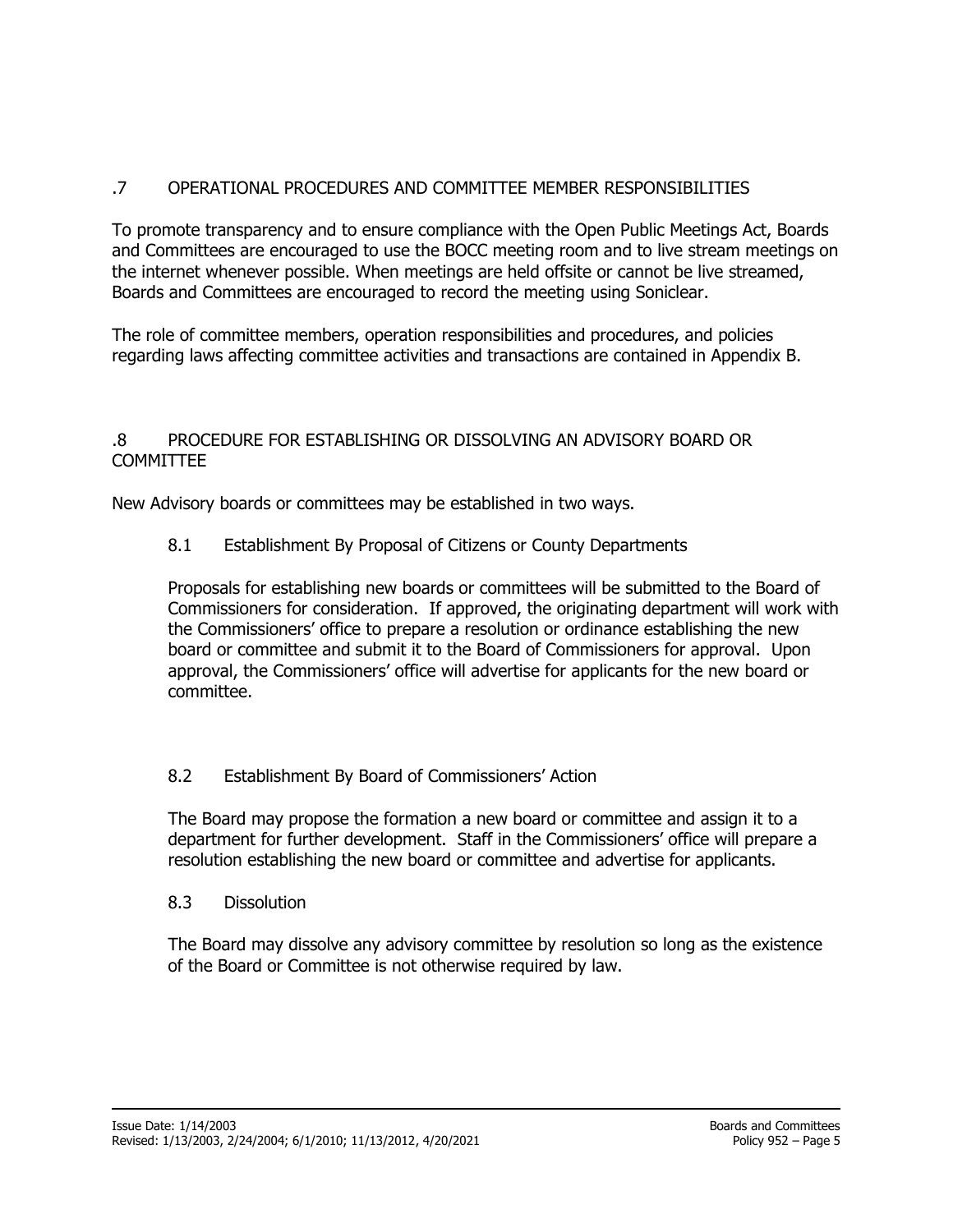## **APPENDIX A**

## **DEPARTMENT ASSIGNMENTS**

<span id="page-6-1"></span><span id="page-6-0"></span>The following Departments and Offices are responsible for assisting and maintaining the advisory, appellate, or regulatory boards and committees listed below:

(A) PARKS, FAIR, AND FACILITIES

Fair Advisory Board Park and Recreation Advisory Board

(B) DEPARTMENT OF COMMUNITY DEVELOPMENT

Building Code Board of Appeals [governed by Ch. 19.27 RCW] Carlsborg Community Advisory Council Marine Resources Committee North Pacific Coast Marine Resources Committee Permit Advisory Board Planning Commission [governed by Ch. 36.70 RCW]

(C) DEPARTMENT OF HEALTH AND HUMAN SERVICES

Board of Health [governed by Ch. 70.95 RCW] Behavioral Health Advisory Board Developmental Disabilities Advisory Committee Homelessness Task Force

(D) SHERIFF'S DEPARTMENT

Sheriff's Citizens Advisory Committee

(E) HUMAN RESOURCES

Civil Service Commission [governed by Ch. 41.14 RCW]

(F) ASSESSOR'S OFFICE

Agricultural Commission [governed by Ch. 84.34 RCW]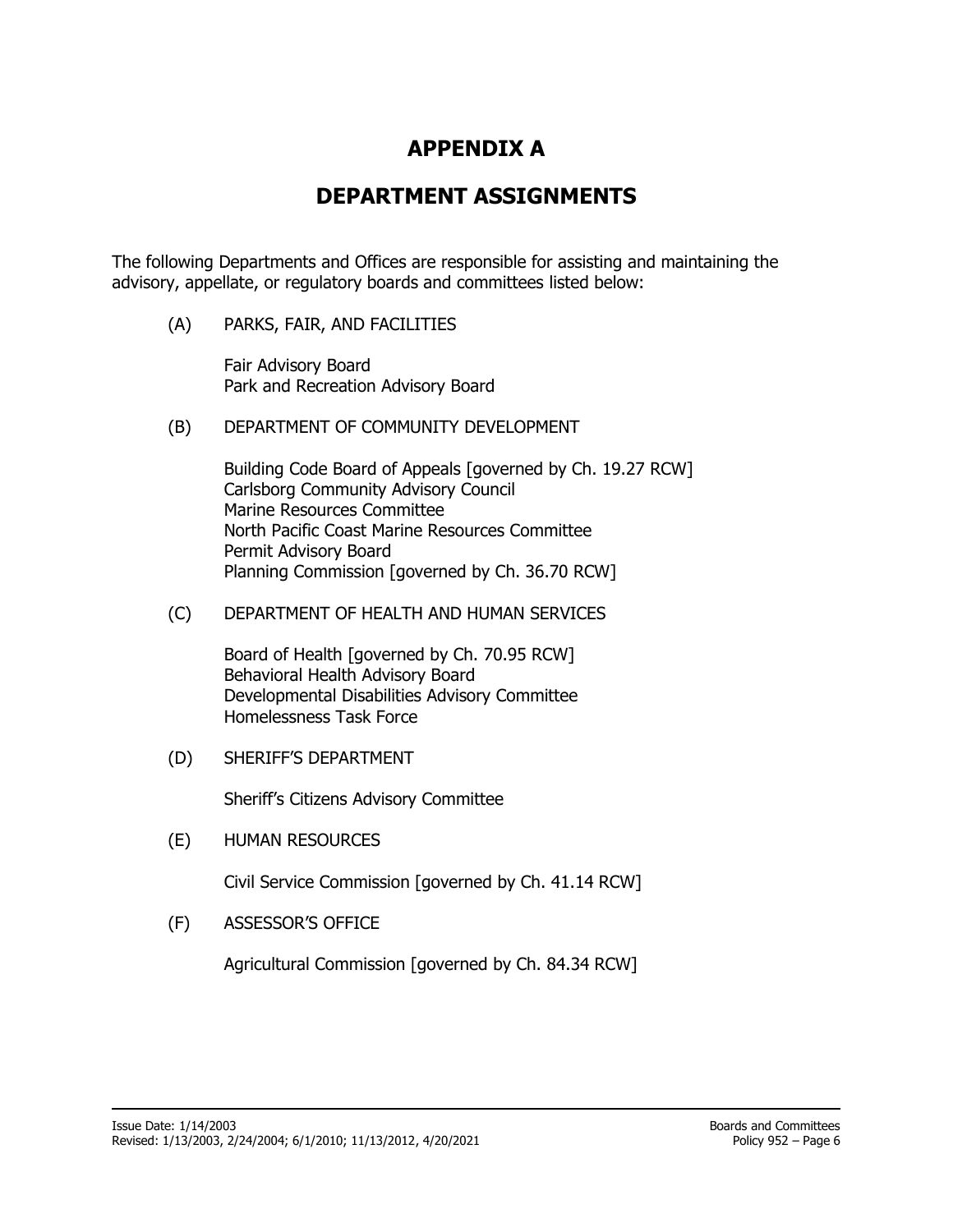#### (G) BOARD OF COMMISSIONERS

Boundary Review Board [governed by Ch. 36.93 RCW] Board of Equalization [governed by Ch. 84.48 RCW] Clallam Bay/Sekiu Community Action Team Conservation Futures Program Advisory Board Crescent Community Advisory Council Heritage Advisory Board Law Library Board Lodging Tax Advisory Committee North Olympic Library System Board of Trustees Olympic Area Agency on Aging Opportunity Fund Board Peninsula Housing Authority [governed by Ch. 35.82 RCW] Port Crescent Pioneer Cemetery Board Clallam County Veterans' Association [governed by Ch. 73.08 RCW

(H) PUBLIC WORKS

Clallam Bay/Sekiu Sewer Community Advisory Board Solid Waste Advisory Committee Trails Advisory Committee

(I) WSU Extension Lake Sutherland Steering Committee Noxious Weed Control Board [governed by Ch. 17.10 RCW]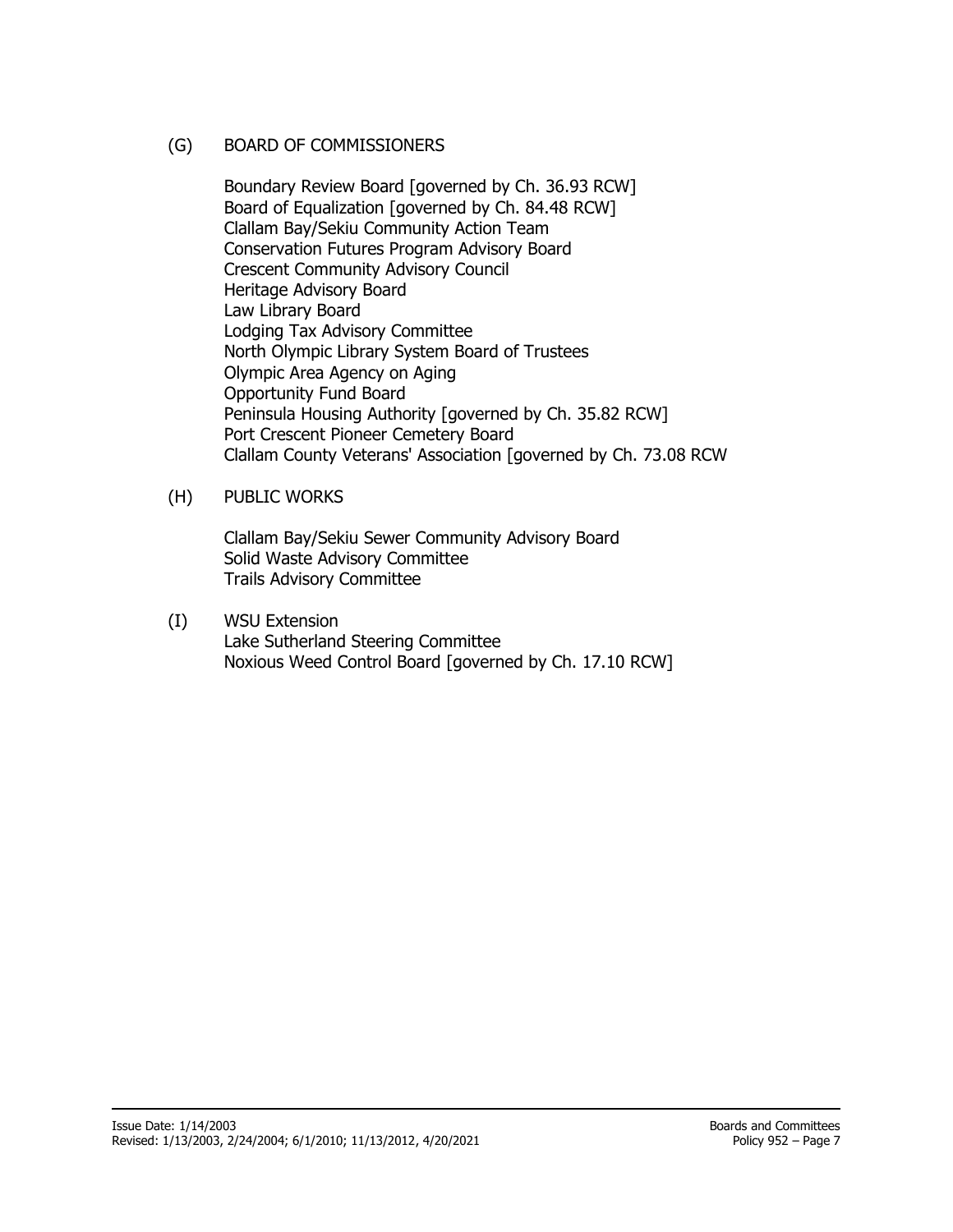# **APPENDIX B**

# <span id="page-8-1"></span><span id="page-8-0"></span>**THE ROLE OF A BOARD MEMBER AND RESOURCES AVAILABLE**

### CITIZEN PARTICIPATION THROUGH BOARDS AND COMMITTEES

The citizens of Clallam County have enjoyed a long tradition of participation in County government. Through representation on boards and committees, Washington residents are offered an important avenue to help create effective and equitable laws and policies. Citizen involvement contributes to the success of government and to the overall quality of life.

Citizen participation works at all levels of County government and covers a broad range of issues, such as education, the environment, growth management, health care, social services, economic development, and transportation. Some committees appointed by the Board of Commissioners shape policy for County agencies and departments, others prepare regulations governing specific program areas, and some serve solely in an advisory capacity.

In selecting members, the Board of Commissioners strives to bring a balance of experience and education as well as geographic, gender, and ethnic diversity. This helps ensure that decisions reached and services rendered more adequately reflect the wants and needs of all populations being served.

Clallam County's system of boards and committees is fundamental to encouraging the use of citizen talent and interest in affairs of the county, keeping government innovative and responsive, and improving the overall performance of county government.

#### TYPES OF BOARDS AND COMMITTEES

Boards and committees are created by state laws and rules, the Clallam County Charter, ordinance, or by resolution of the Board of Commissioners.

Each committee or board is unique in its purpose, mission, authority, and role. It is especially important that members be familiar with the governing statutes or other authorizing documents so they understand the legal framework within which the committee or board will operate. Copies of governing statutes or authority may be obtained from the staff assigned to your committee or board. There are three main classes of local boards and committees:

#### Advisory Boards and Committees

The Board of Commissioners or County Officials may create these. The members serve as advisors on policy and/or operational matters to a department or to the Board of Commissioners. Advisory boards may study existing policy and/or operational procedures and make recommendations for changes or implementation. Advisory boards do not have authority to enforce policy or create rules, but their analysis and recommendations can play an important role in furthering the effective operation of County government. If specifically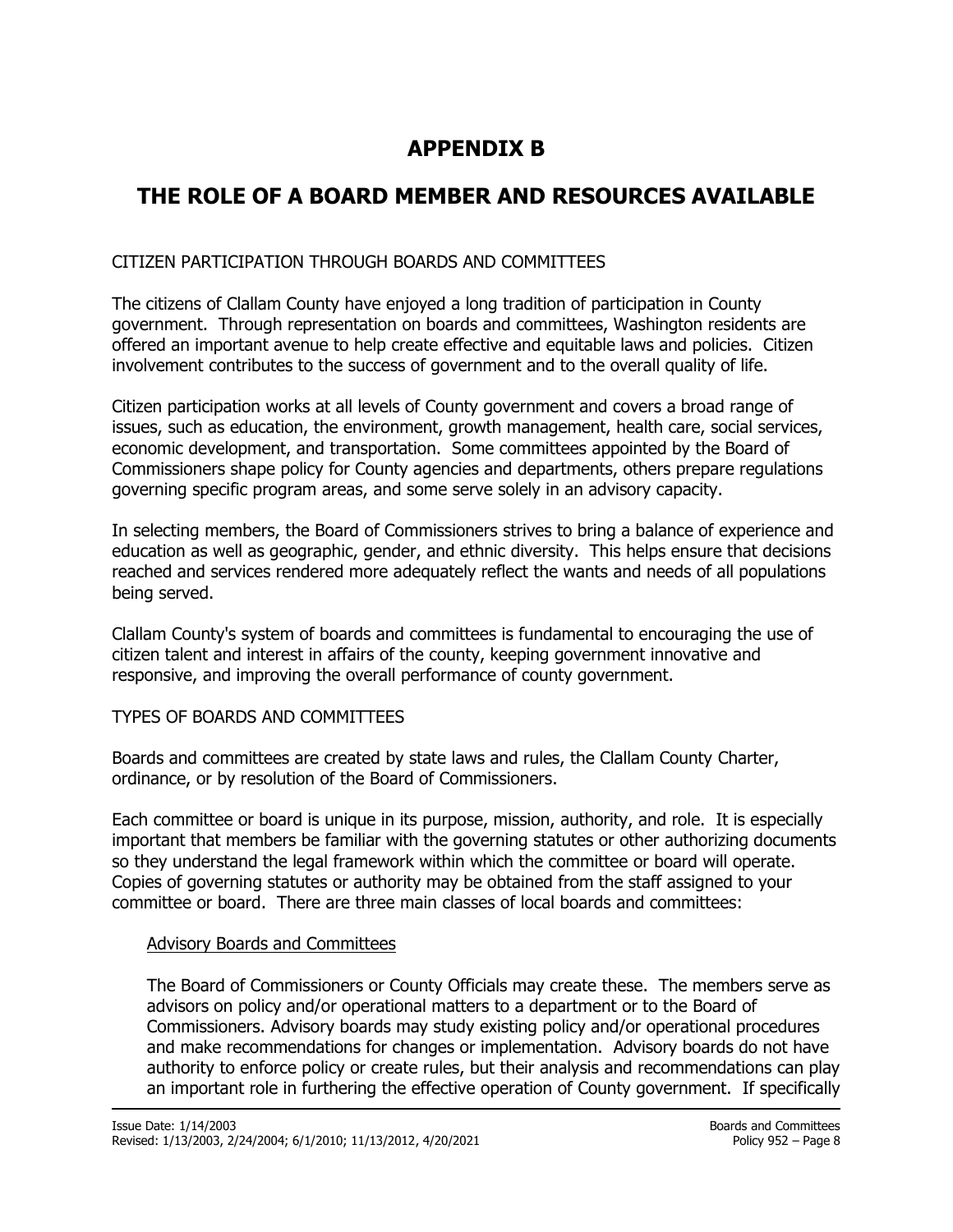authorized by the creating document, advisory committees may also be responsible for internal rule making in the area of their function. An example is the Fair Board which makes rules regarding fair operation and hears and decides appeals of vendors with grievances.

#### Regulatory Boards

These are statutory entities, whose boards are appointed by the Board of Commissioners, and perform rule-making and regulatory functions. In fulfilling these functions, the board may also operate as a permitting or enforcement agency. Examples of regulatory boards include the Board of Health and the Noxious Weed Control Board.

#### Appellate Boards

These are also statutory entities, whose boards are appointed by the Board of Commissioners, and perform appellate or review actions involving County decisions under its taxing, public employment, and the police power authority. As an appeals body, these boards hear individual cases or controversies, and rule upon them. Such rulings may be subject to further local appeal to the Board of Commissioner and appeal to the state courts. Examples of appellate boards include the Building Code Board of Appeals, the Civil Service Commission, and the Board of Equalization.

## THE ADVISORY ROLE

Members of advisory boards and committees provide an important link between the public and County departments, the County Administrator, and the Board of Commissioners. The information that members provide about community needs and opinions can have a profound effect on County policies and lead to improved service. Advisory committee members play a very special role in creating recommendations on important societal and governmental issues.

If you are appointed as a member of an advisory committee, you will be expected to:

- Interpret community opinions, attitudes, and needs to departments, the County Administrator, and the Board of Commissioners.
- Study programs and services, and analyze problems and needs. Offer new proposals and recommend changes in programs, policies, and standards.
- Provide the public with information and interpretation of department and County policies, programs, and budgets.
- Advisory committees' support and counsel department and commissioner staff. They make important recommendations about policy. Most advisory committees, however, do not create or administer policy, programs, or services, unless this power is granted to them by their authorizing document.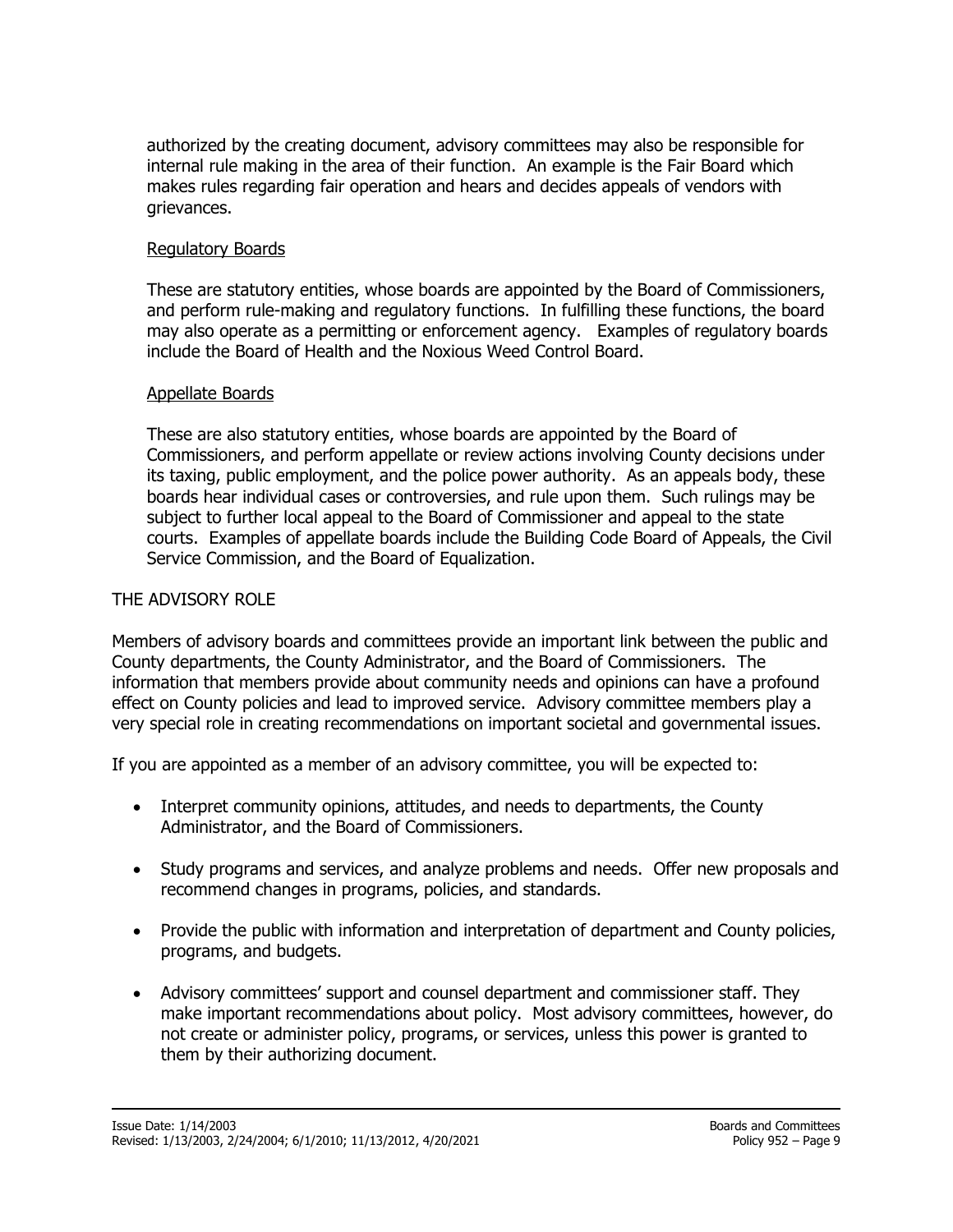- When presenting recommendations to any department, the County Administrator, or the Board of Commissioners, it is essential that committee members keep the following in mind:
	- o All recommendations should be in written form.
	- o All ideas should be expressed in clear and concise language.
	- o Proposed solutions should be viable and cost-effective.
	- $\circ$  Recommendations should identify the reasons for the changes suggested.
	- $\circ$  The advice should reflect a consensus or a majority of the committee members.

#### ABOUT POLICY-MAKING

As a committee member, it is your responsibility to be knowledgeable about committee policies and changes. It is important that you understand the fundamental meaning and characteristics of policy.

Policy is a written statement intended to be a guiding principle defining an organization's intent and direction. Policy should be set forth in broad terms so that it may remain applicable and usable for a long time. It should not be so detailed that it dictates how, when, or where things must be done. Policy may be amended, rewritten, or abolished. Policy should be reviewed periodically to ensure that it remains appropriate. Policy should be stated clearly, timely and concisely.

Committee interpretative policy statements should be made available to the public in compliance with the Administrative Procedure Act, RCW 34.05.230, Clallam County administrative policies, or the statutes authorizing your committee or board. Policy-making and legal interpretations of regulations are most applicable to regulatory and appellate bodies. Rule Making

Advisory committees may engage in rule making  $\omega n/v$  if the Board of Commissioners has specifically delegated that authority in the committee's enabling document. Regulatory and appellate bodies may have authority to engage in rule making under the statutes authorizing the committee or board. Local rules are generally created to provide interpretative support for a County ordinance or to implement state regulations at the County level. A committee or board may not pass rules that go beyond the scope of its authority.

A rule is any agency order, directive, or regulation of general applicability. It may set forth standards and expectations in general terms or may deal specifically with day-to-day objectives. A rule, rather than a policy, is adopted when the subject matter affects the public or another agency of government, or when an ordinance directs that a rule be adopted.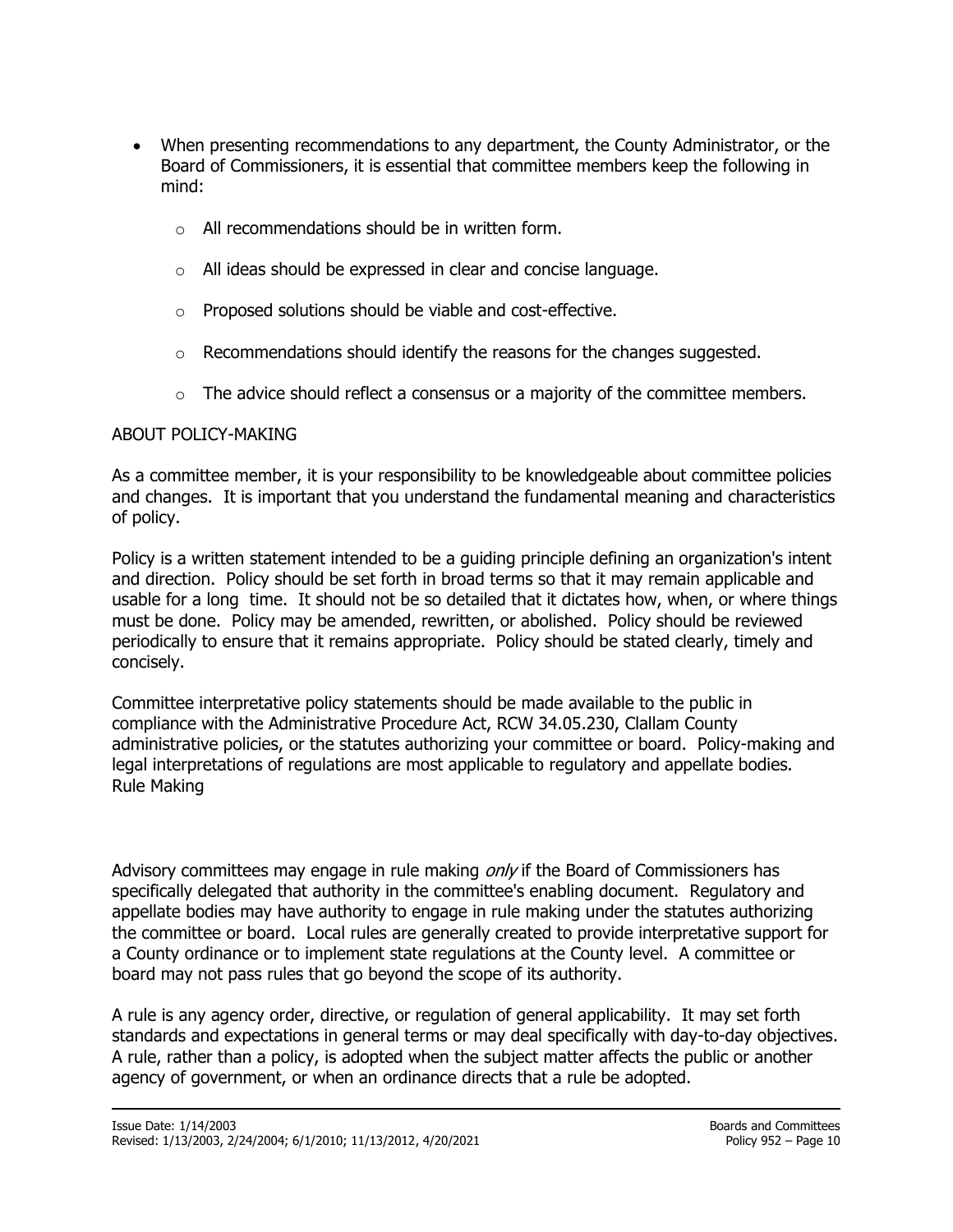Once adopted, a rule has the force of law, and all people or entities to which the rule applies must adhere to it. Failure to adhere to the rule may subject a person to a penalty or administrative sanction.

## LEGAL GUIDELINES

In developing rules, the board or committee should keep the following guidelines in mind:

- The board or committee must have authority by statute or ordinance to adopt the rules and may adopt only those rules supported by that authority.
- The board or committee may not adopt a rule that conflicts with law or the constitution.
- Legal counsel from the Prosecuting Attorney's Office (or legal counsel as provided by state law) should approve all proposed rules.
- The committee must give notice to the public regarding the intent to adopt the proposed rule and adopt rules at a public meeting.
- Rules must reflect a consensus or a majority of members of the committee.
- The committee may be required to take into account the economic impact of the proposed rule on consumers, businesses, industries, occupations, and others who may be affected.

#### BEING AN EFFECTIVE COMMITTEE MEMBER

Clallam County's boards and committees vary in size and complexity. Because committee members are in a critical position to shape and influence County decisions and actions, it is important that each member keeps informed and up-to-date on issues, legislative activity, resolutions, and laws affecting their committee.

#### ATTENDANCE

A board or committee member may forfeit their position due to poor attendance. Regular attendance is essential so that decisions may more truly represent the opinions of the committee as a whole. In addition, regular attendance enables board and committee members to keep abreast of committee concerns and helps ensure that issues are examined from a variety of perspectives. The bylaws of your committee should define attendance requirements. PREPARATION

Adequate preparation is another requisite for effective membership on the committee. Your committee's staff members will provide reports, proposals, and other information to help you make informed decisions. Do not hesitate to request any additional information you need in order to make thoughtful and appropriate decisions.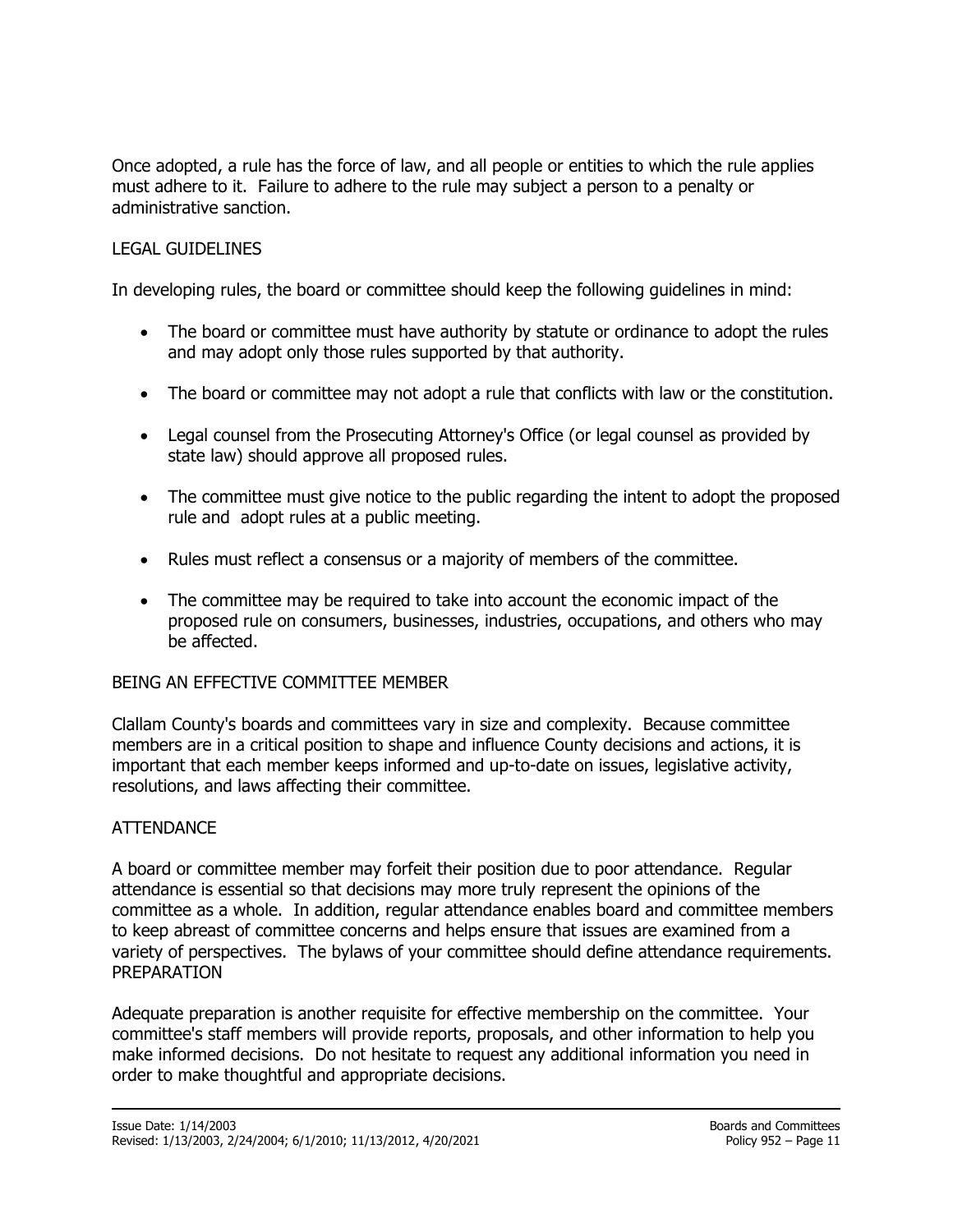## EFFECTIVE COMMITTEE MEMBERS:

- Attend all committee meetings.
- Are well prepared for meetings.
- Recognize that serving the public interest is the top priority.
- Recognize that the committee must operate in an open and public manner.
- Are knowledgeable about the legislative process and issues affecting the committee.
- Are respectful of differing opinions.
- Examine all available evidence before making a judgment.
- Communicate well, and actively participate in group discussions.
- Are aware that authority to act is granted to the committee as a whole, not to individual members.
- Possess a willingness to work with the group in making decisions.
- Recognize that compromise may be necessary in order to reach group consensus.
- Do not let personal feelings toward other committee members or staff interfere with their judgment.

#### BOARD AND COMMITTEE STAFF MEMBERS

Some committees have dedicated employees to perform administrative tasks. There are, however, a number of County committees that work within a department or have access for advice from the department. If a committee works within a specific department, certain central support services are available to the committee, consistent with staffing capacity.

#### STAFF FUNCTIONS

The primary function of County staff assigned to a board or committee is to provide administrative support. In addition, staff members may notify board or committee members of pertinent issues and legislative activity by the Board of Commissioners, the state, or the federal government. They may assist in arranging meetings, preparing meeting materials, compiling background information, and conducting research. Department staff members serve as an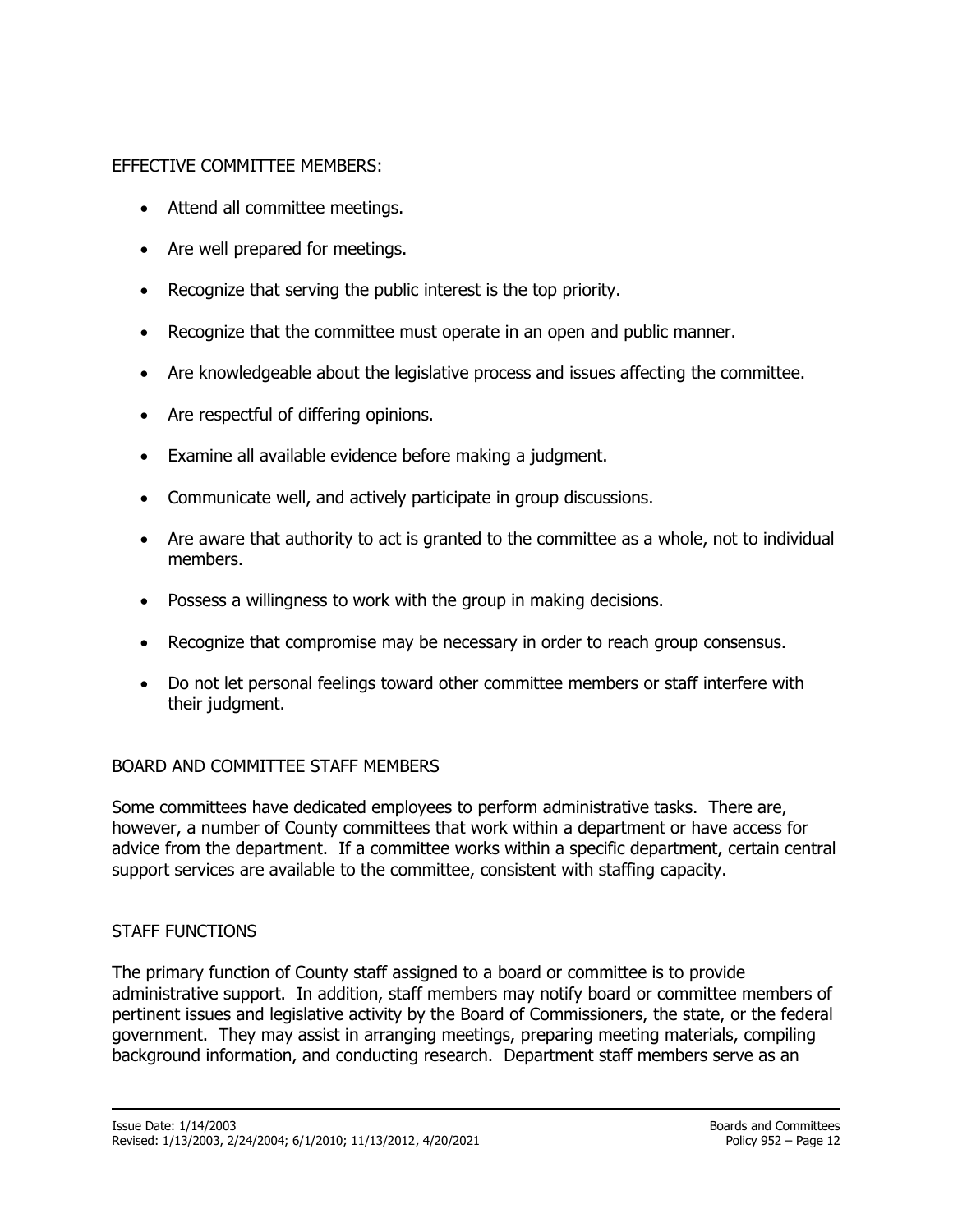important link and coordinator with other committees and departments, the Prosecuting Attorney, the Board of Commissioners, and the public.

County staff members are a valuable resource for committee members. Staff support can enhance the productivity and effectiveness of a committee. Committee members should not hesitate to ask for help in carrying out their responsibilities in accordance with guidance set forth in bylaws and policy.

### OFFICE OF THE PROSECUTING ATTORNEY

The Prosecuting Attorney is the chief legal officer for the County, elected for a term of four years. The Prosecuting Attorney is statutorily responsible for providing a broad range of legal services to County officials and others. Depending upon the statutes authorizing your committee or board, the Prosecuting Attorney may provide you with legal advice.

#### LEGAL COUNSEL

The Prosecuting Attorney serves as legal counsel to the Board of Commissioners, County Officials, staff, and advisory boards and committees. Depending upon the statutes authorizing your committee or board, the Prosecuting Attorney may serve as legal counsel to your committee or board. The Prosecuting Attorney advises and represents County departments and their employees as they fulfill their official duties, issues legal opinions, and defends County Officials and employees for actions performed in their official capacities and in good faith.

## WHEN TO INVOLVE THE PROSECUTING ATTORNEY

The Prosecuting Attorney can provide valuable information and advice regarding statutes, ordinances, and legal issues. A committee or board that follows the advice of the Prosecuting Attorney reduces the risk of liability and is far less likely to find itself involved in legal problems. Committee members may request the following kinds of information from the Prosecuting Attorney:

- Assurance that committee decisions and actions generally fall within statutory authority.
- Questions about conflict of interest.
- Review of proposed regulations and revisions, and the drafting of such documents in legally correct language.
- General legal advice about committee actions and activities, and rule making and interpretations.

#### COMMITTEE BUDGETS

Committee members should be aware that, for most boards and committees, the cost of doing committee business is funded through the County department providing administrative support. County budgets are limited and expenditures must be coordinated with the County staff assigned to the board or committee.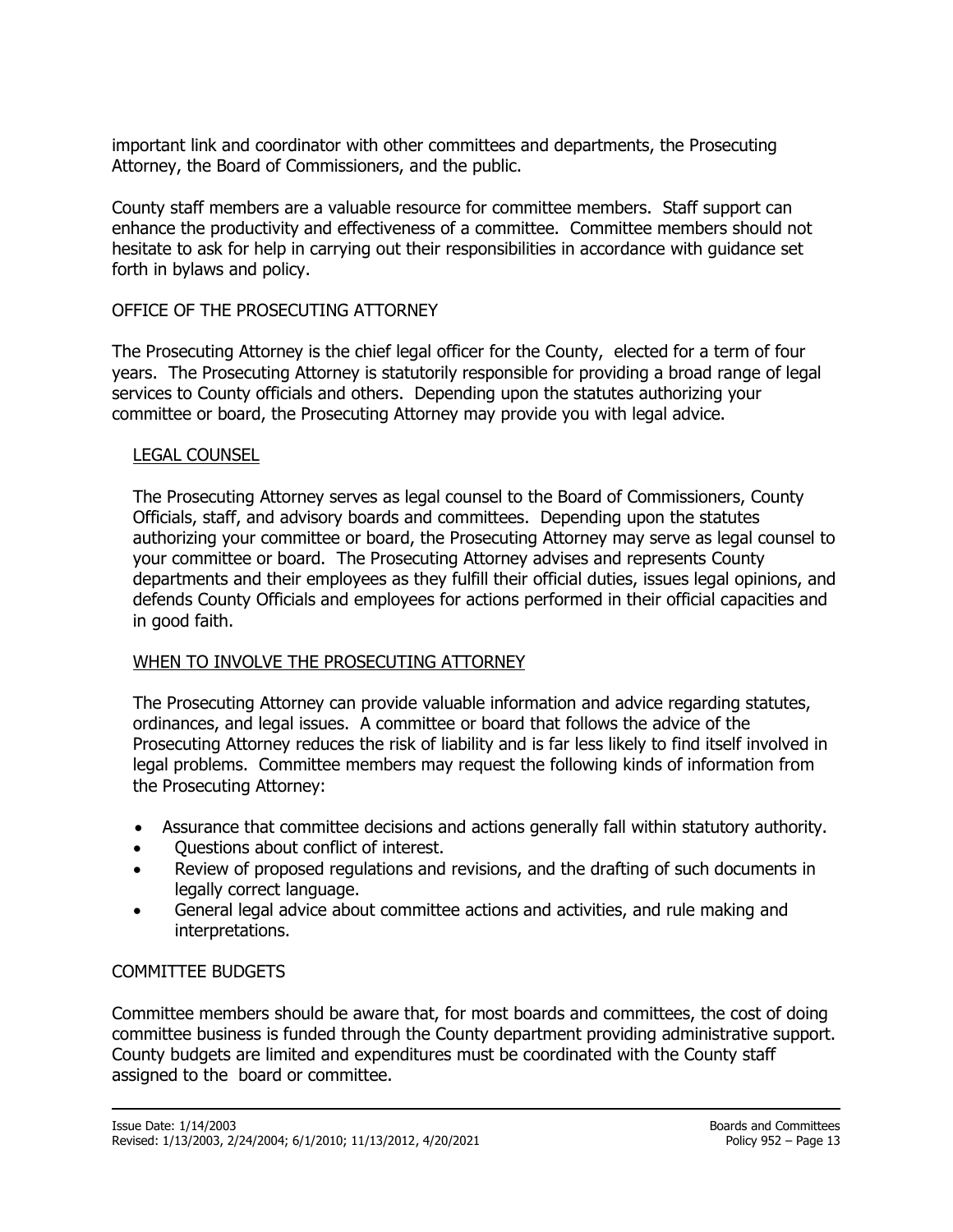# **Laws Affecting Board and Committee Activities**

## RESTRICTIONS AND REQUIREMENTS

As a Board of Commissioners' appointee, you should be aware of certain restrictions and requirements that may affect you during your tenure as a committee member.

- Committee members must be familiar with and operate within the governing statutes and bylaws; and County, state and federal laws at all times.
- To ensure accountability, all applicable policies and procedures adopted by the committee should be in written form.
- No committee member may make unilateral decisions or take action without the consent of the committee as a whole.
- At professional gatherings, individual committee members must use discretion to avoid the appearance of speaking for the committee, unless specifically authorized to do so.
- Committee members must keep in mind that their mission is to serve the public, and that it is inappropriate to use committee membership to create a personal platform.
- Members are restricted by RCW 42.52.130, 140, 150, and 42.18.230 from accepting or soliciting anything of economic value as a gift, gratuity, or favor if it is given only because the member holds a responsible position with the County.
- Questions about committee issues should be directed to the chair of the board or committee or the County staff who support it. They will see that all board or committee members receive full information by the next regular meeting.
- Details of committee investigations, personnel files, or business discussed at closed executive sessions should not be disclosed unless they are part of the public record.

#### OPEN PUBLIC MEETINGS ACT

#### NOTIFICATION OF MEETINGS

The Open Public Meetings Act requires that all meetings of the governing body of a public agency, as well as other meetings regarding policies affecting the public, be open to the public. In addition, the public must be notified of such meetings in a timely manner.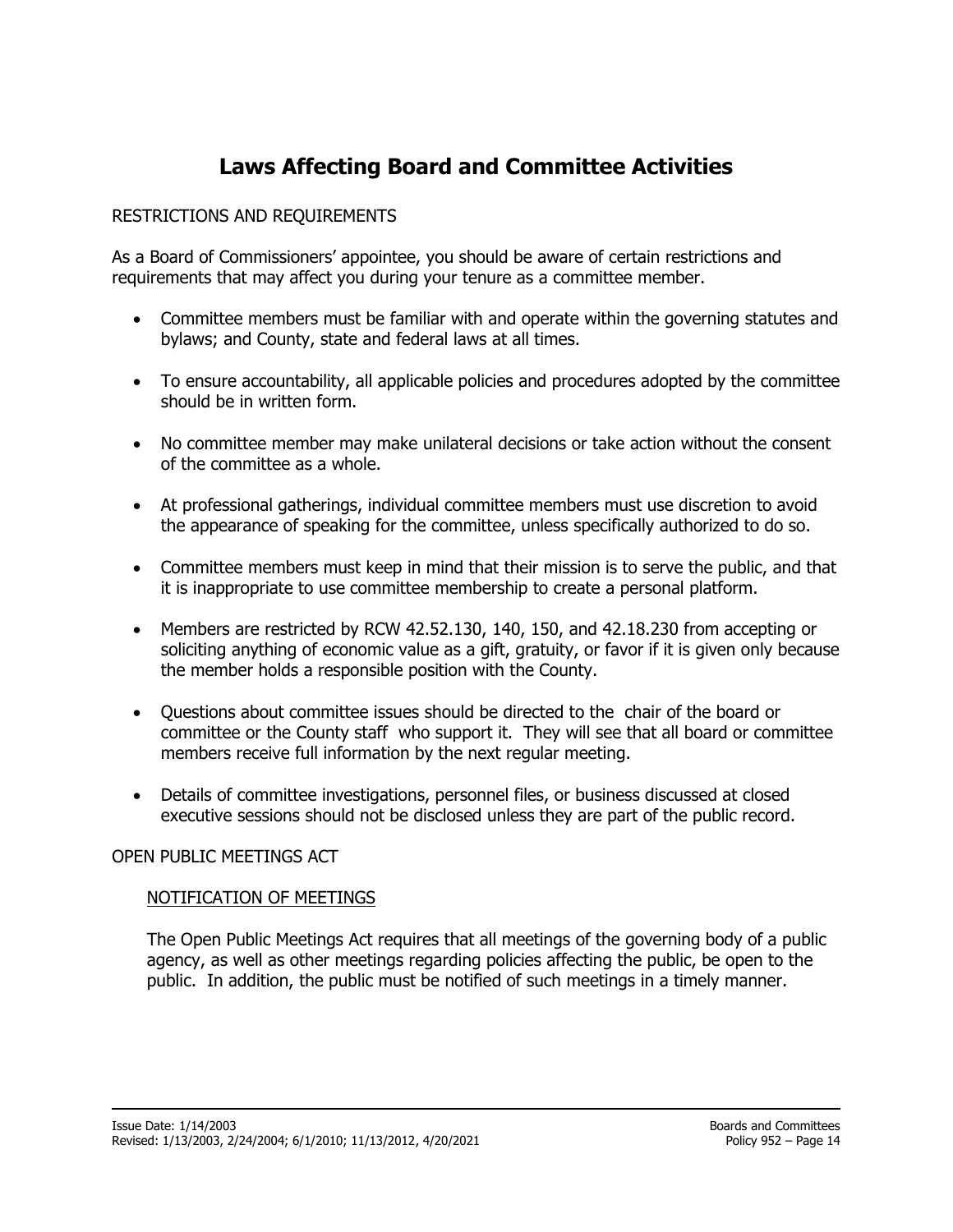#### CONFIDENTIAL TRANSACTIONS

Exceptions to the Open Public Meetings Act include confidential subjects such as personnel matters and real estate transactions, which may be dealt with in "executive sessions." For most boards and committees, executive sessions should be rare.

#### PUBLIC DISCLOSURE

The minutes of all regular meetings must be recorded and made available for public inspection. The Open Public Meetings Act applies to most all boards and committees of the county. Regardless of whether the Act applies; all committees should be in compliance with open meeting requirements.

#### ACCESSIBILITY REQUIREMENTS

To afford members of the public who have disabilities an equal opportunity to participate, meetings subject to the Open Public Meetings Act shall be held in facilities that are wheelchair accessible.

## REASONABLE ACCOMMODATION OF PERSONS WITH DISABILITIES

In addition to the Open Public Meetings Act, the Americans with Disabilities Act (ADA) sets criteria for accessibility and accommodation. Under the ADA, people who have disabilities have a right to an equal opportunity for effective participation in the activities of boards and committees, whether as appointed members or as members of the public. In the Courthouse, the Commissioners' Meeting Room, the Health and Human Services Conference Room, the Emergency Operations Center, and the courtrooms are among the wheelchair accessible locations.

## ACCESSIBLE LOCATIONS AND COMMUNICATIONS

Meetings and other board or committee-sponsored activities should be held in wheelchair accessible locations. Auxiliary aids for effective communications should be provided upon request and are available in the Commissioners' Meeting Room.

Whenever possible, meetings, particularly those held after regular business hours, should be held in the Commissioners' Meeting Room in the Courthouse. The Commissioners' Meeting Room has direct after hours accessibility to the room without opening the entire Courthouse. The room has ADA-accessible restrooms. It is also equipped with a public address system, recording equipment, and equipment to assist the hearing impaired. The room is scheduled by Commissioner Staff at 360.417.2233 and must be pre-scheduled for use. The commissioner's staff can also answer questions regarding equipment use and assist if necessary.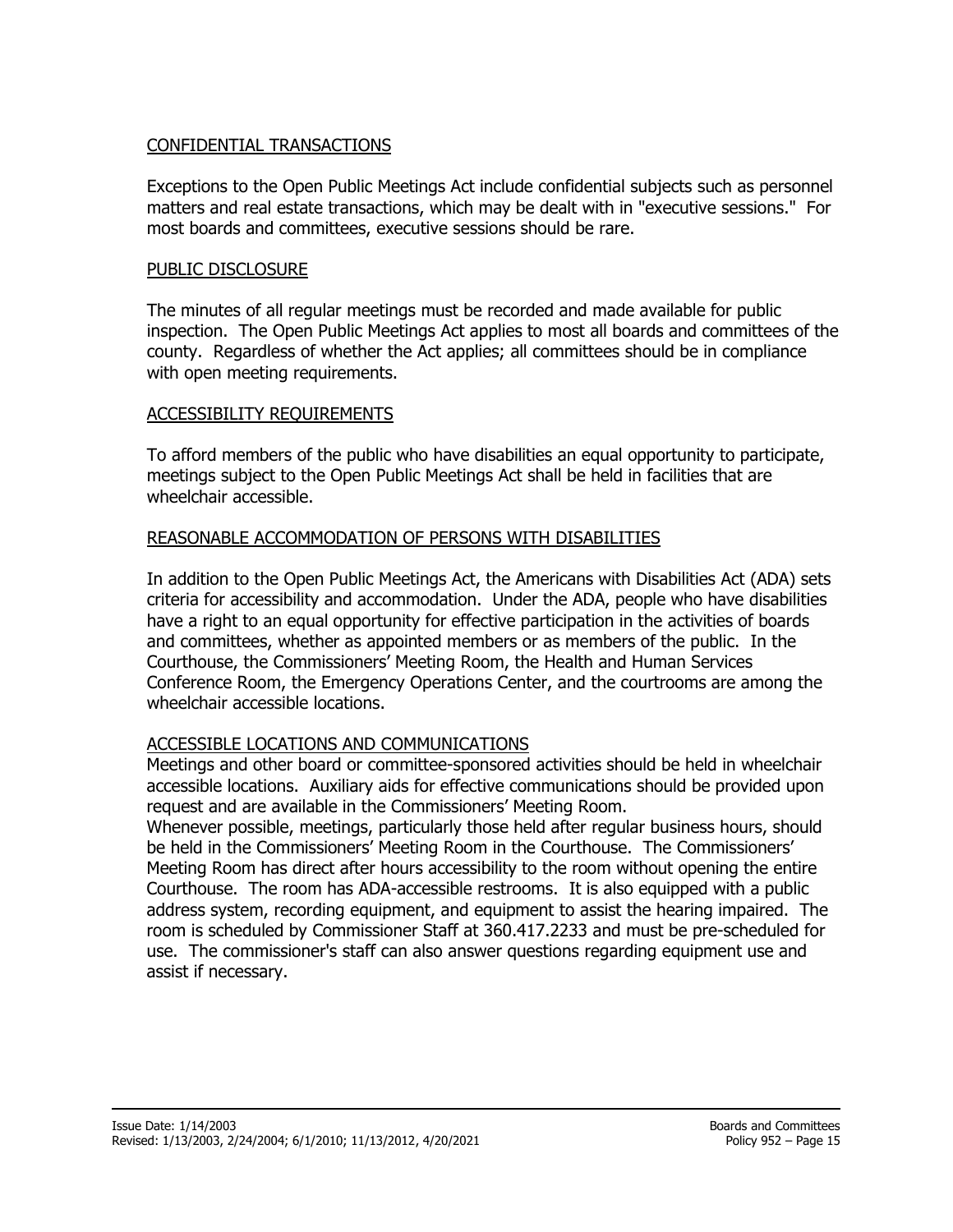#### MINUTES AND EVIDENCE

RCW 42.32.030 requires that minutes be taken at all regular and special business meetings, except executive sessions, of County boards, commissions, agencies, or authorities, which shall then be open to public inspection. Appellate boards must also provide for the recording appeal hearings, and for the indexing and preservation of exhibits and evidence offered at hearing.

#### ADMINISTRATIVE POLICIES

The county has adopted administrative policies, which may apply to boards and committees. Committee members should be familiar with the administrative policies of the County.

#### ETHICS AND THE APPEARANCE OF FAIRNESS

As a committee member, you are expected to uphold a high standard of ethics. It is extremely important that committee members avoid conflicts of interest, or even the *appearance* of conflicts of interest.

Clallam County Code Chapter 3.01 addresses ethics and provides that no county employee may use their position for personal services rendered during their term of county employment.

The code also prohibits committee members from engaging in actions that result in personal gain or benefit close relatives. The code allows dismissal as well as civil and criminal penalties when provisions of the code are violated. Members of regulatory and appellate boards are also subject to state laws regarding the conduct of public officials, and, more particularly, boards which render land use decisions are subject to the Appearance of Fairness Doctrine under Ch. 42.36 RCW.

All committee members should familiarize themselves with the Clallam County Code, Ethics, Chapter 3.01, and Title 42 RCW (Public officers and agencies). The Prosecuting Attorney can offer additional information or guidance.

Using a public position for private gain is improper and illegal. Similarly, actions benefiting close relatives are prohibited. The following are examples of conflicts of interest:

- Directing County contracts to a business in which one has a financial interest.
- Using confidential information for private investments.
- Accepting gifts or favors in exchange for certain regulatory rulings.
- Accepting gifts or favors in exchange for making certain purchases.
- Accepting favors for disclosure of confidential information.
- Engaging in outside employment, which assists non-governmental entities in their quests for county business.

Committee members can avoid conflict of interest problems by being aware of restrictions, adhering to such restrictions, using good judgment, and being fair and equitable in decisionmaking.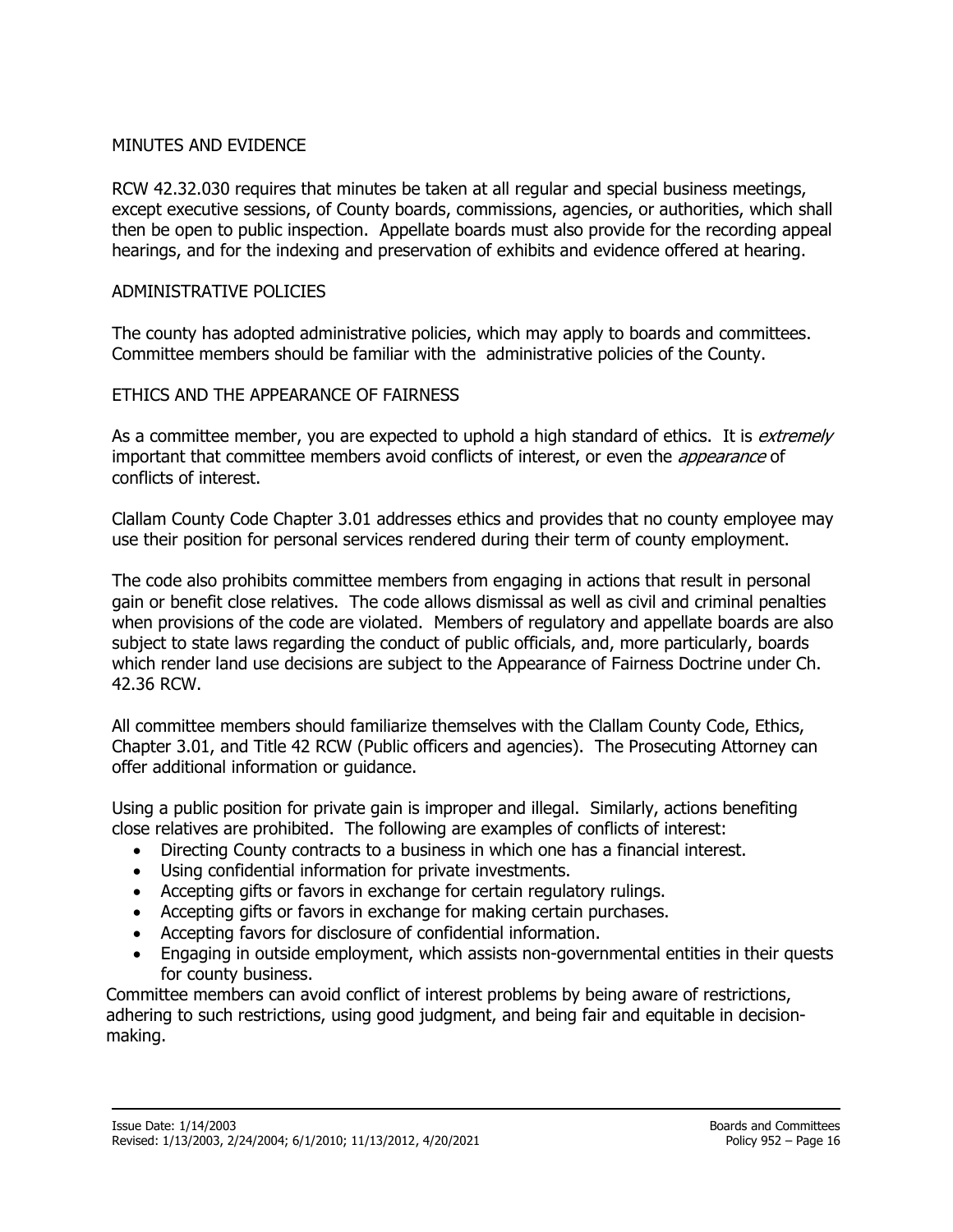# **Board and Committee Transactions**

## BYLAWS

Every Advisory board and committee should have a set of bylaws to direct and clarify its actions, procedures, and organization. Bylaws are the guidelines by which a committee functions. Each board or committee may either develop its own set of bylaws or choose to adopt the meeting guidelines outlined below as their bylaws. [By contrast, every regulatory and appellate board should have a set of published policies and procedures, developed by that board or incorporated from state laws or regulations, which set forth its functions, processes, and actions.]

For advisory committees and boards, and according to *Robert's Rules of Order*, bylaws define the primary characteristics of an organization, prescribe how it should function, and include rules that are so important that they may not be changed without prior notice to members and formal vote and agreement by a majority of members. Ordinarily, bylaws may only be changed by a two-thirds majority.

If an advisory committee or board chooses to adopt its own meetings bylaws, they will generally include a number of articles, such as the following:

- Name of committee
- Mission statement
- Membership
- Officers
- Meetings
- Committees, subcommittees
- Parliamentary procedure often including the name of the manual of parliamentary procedure the committee will follow.
- Amendment procedures for making changes in the bylaws.

Bylaws should include expectations as well as guidelines for members. Issues such as attendance, responsibilities, and discipline should be addressed in the bylaws. Committee members are expected to adhere to bylaws and all relevant statutes.

#### ADVISORY COMMITTEE AND BOARD MEETING GUIDELINES

#### QUORUM REQUIRED

If a quorum consisting of at least 50 percent of the committee's members is not present, any business transaction is null and void. The quorum protects against unrepresentative actions by a small number of individuals. In some cases, the governing law or document will establish what the quorum will be.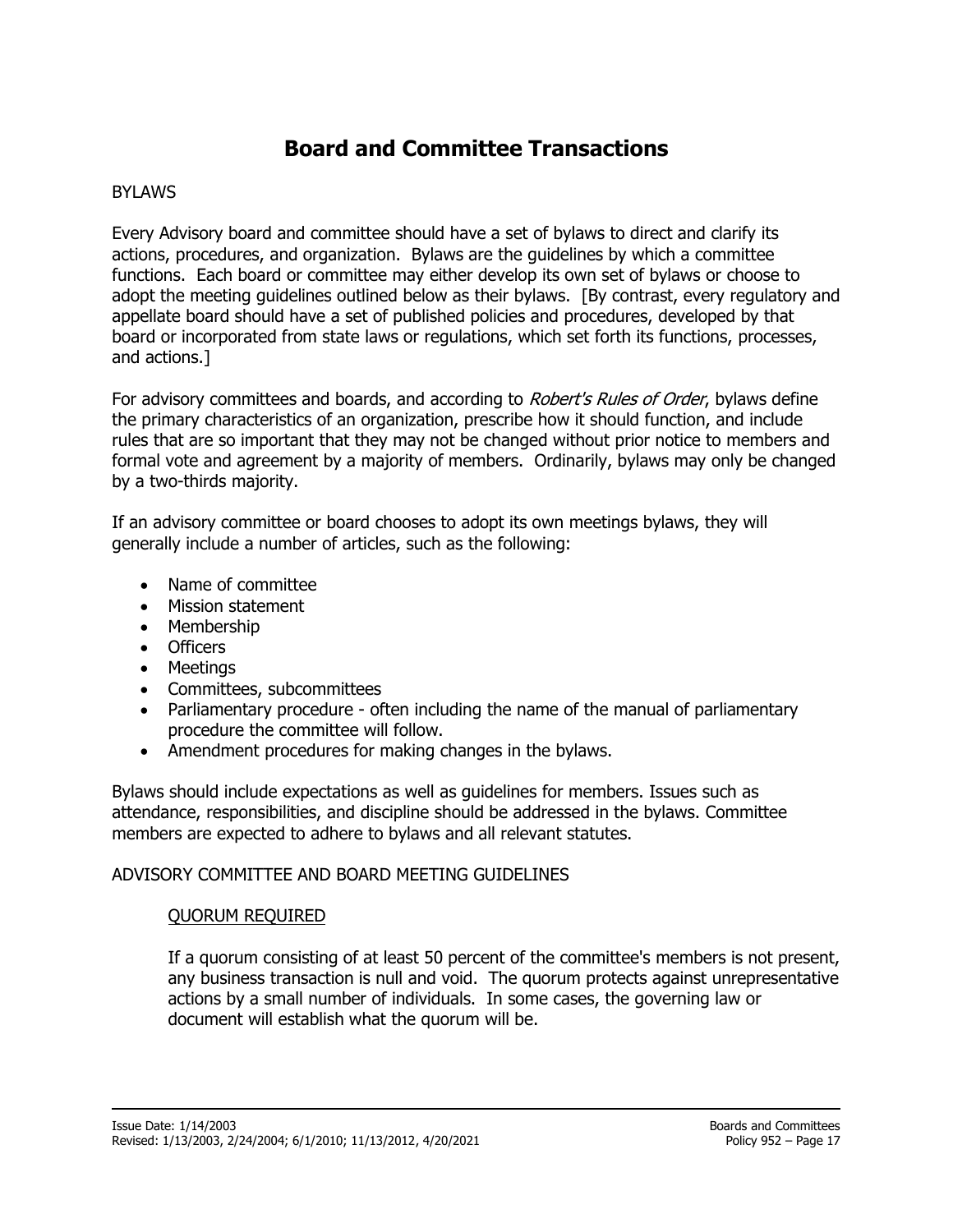At meetings where a quorum is not present, the only actions that may be legally taken are to fix a time for adjournment, adjourn, recess, or take measures to obtain a quorum (such as contacting absent members).

#### OFFICERS AND MINUTES

At the first meeting of each calendar year, the committee shall elect a chair who shall preside at meetings. The committee may choose to either elect a vice-chair or the elected chair may appoint a vice-chair. The vice-chair shall preside in the absence of the chair and shall be responsible for, or cause the recording and distributing the minutes. Minutes of all meetings shall be forwarded to the assigned County department and/or the Board of Commissioners.

#### MEETINGS AND ORDER OF BUSINESS

For committees that meet on a regular basis, the chair shall set regular meeting dates as far ahead as practical. For committees that meet as needed or on an ad hoc basis, the chair shall notify all committee members of any meeting called to conduct business.

After the presiding officer has called the meeting to order, the committee will generally follow the order of business specified below:

- Reading and approving of minutes of previous meeting(s).
- Reports of officers and standing (permanent) committees.
- Reports of special (select or ad hoc) committees.
- Special orders (matters previously assigned a special priority).
- Unfinished business and general orders (matters introduced in previous meetings).
- New business (matters initiated in present meeting).

Roberts Rules of Order (simplified) will generally be followed for conducting business.

#### THE CHAIR AND VOTING

The chair may vote just as any other member. A chair has only one vote; the chair may not vote as a member of the committee and also a presiding officer. Voting by secret ballot is prohibited by the open meetings law.

Voting will generally be by a show of hands. Votes will be recorded by number of yea and nay votes. Any member may, prior to the vote being conducted on any issue, request the recording of a roll call vote. Such vote shall be recorded in the minutes.

#### SUBCOMMITTEES

Sub-committees may be appointed by the chair. Reports, findings, and recommendations of sub-committees will be returned to and approved by the full committee prior to adoption as an official report or action of the committee.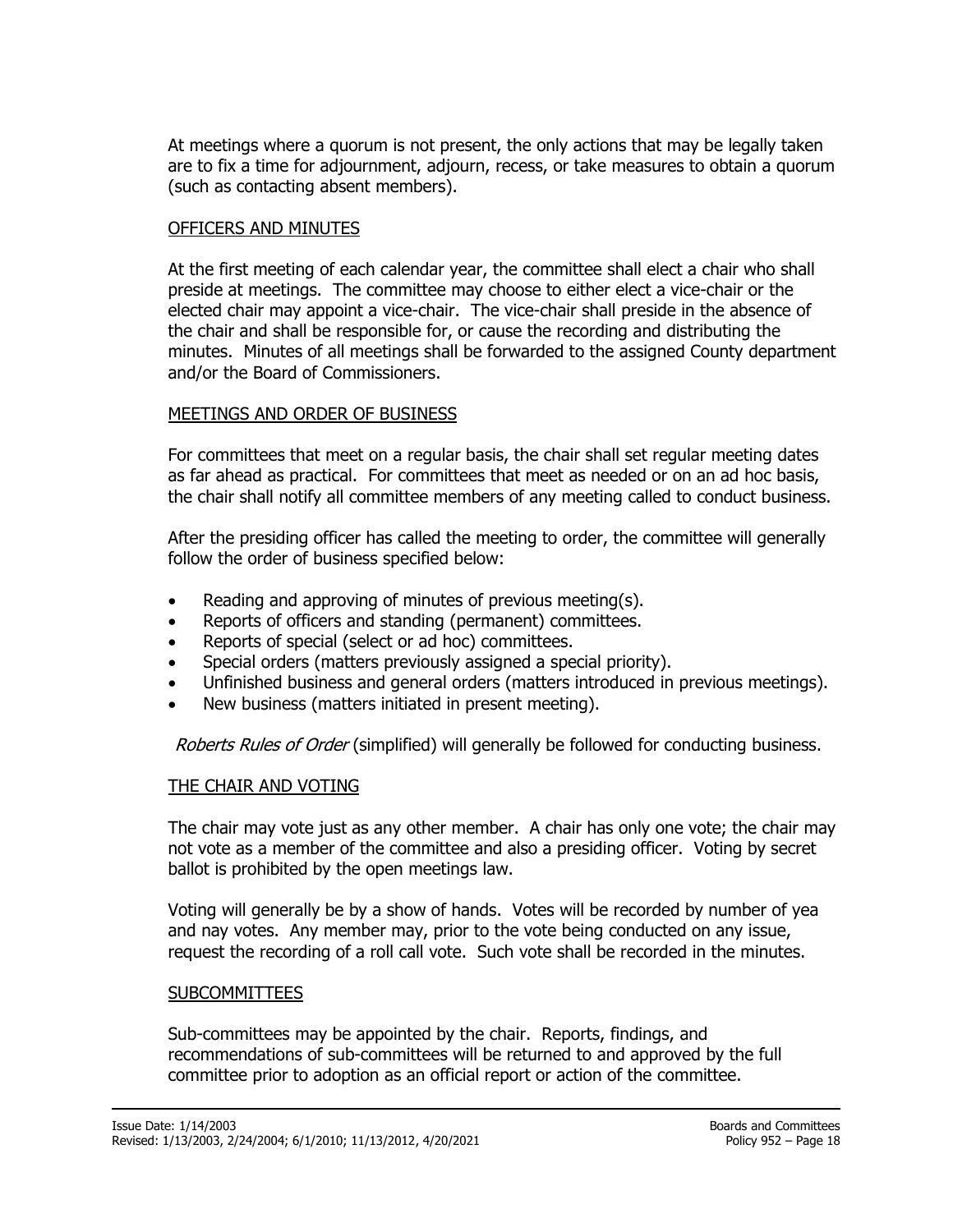#### PUBLIC DISCLOSURE

All County boards and committees, whether advisory, regulatory, or appellate in nature, are required to have available for public inspection and copying, public records such as procedural rules and statements of general policy, and other records, written or electronic, pertaining to the business of the committee. Exemptions to disclosure are very limited and are specifically identified in statute.

For additional information regarding disclosure requirements and exemptions from disclosure, refer to RCW 42.56 and consult with the Prosecuting Attorney.

#### INFLUENCING BALLOT MEASURES

RCW 42.17.130 strictly forbids the use of public facilities for the purpose of assisting a campaign for election of any person to any office or for the promotion or opposition to any ballot proposition unless they are activities which are a part of the normal and regular conduct of the office or agency.

#### TESTIFYING AT HEARINGS

Committee members often have an opportunity to testify at Board of Commissioners', or community committee hearings. When providing testimony on behalf of the board or committee, members should refrain from expressing personal opinions. It is helpful if the Clerk of the Board of Commissioners receives copies of written testimony prior to the hearing.

#### EFFECTIVE TESTIMONY

To provide effective testimony, members should keep the following guidelines in mind:

- All testimony should be brief, concise, and honest.
- Avoid reading lengthy written testimony; instead, orally highlight important points in the written report.
- If others are offering similar testimony, try to coordinate information to avoid repetition.
- Avoid being too technical.
- Be prepared to answer questions and comments by committee members. If you are unable to answer a question, offer to provide a written response later and always follow through.
- If you absolutely must give a personal opinion, make sure that the Board of Commissioners understands that you are not speaking for the committee, but for yourself.